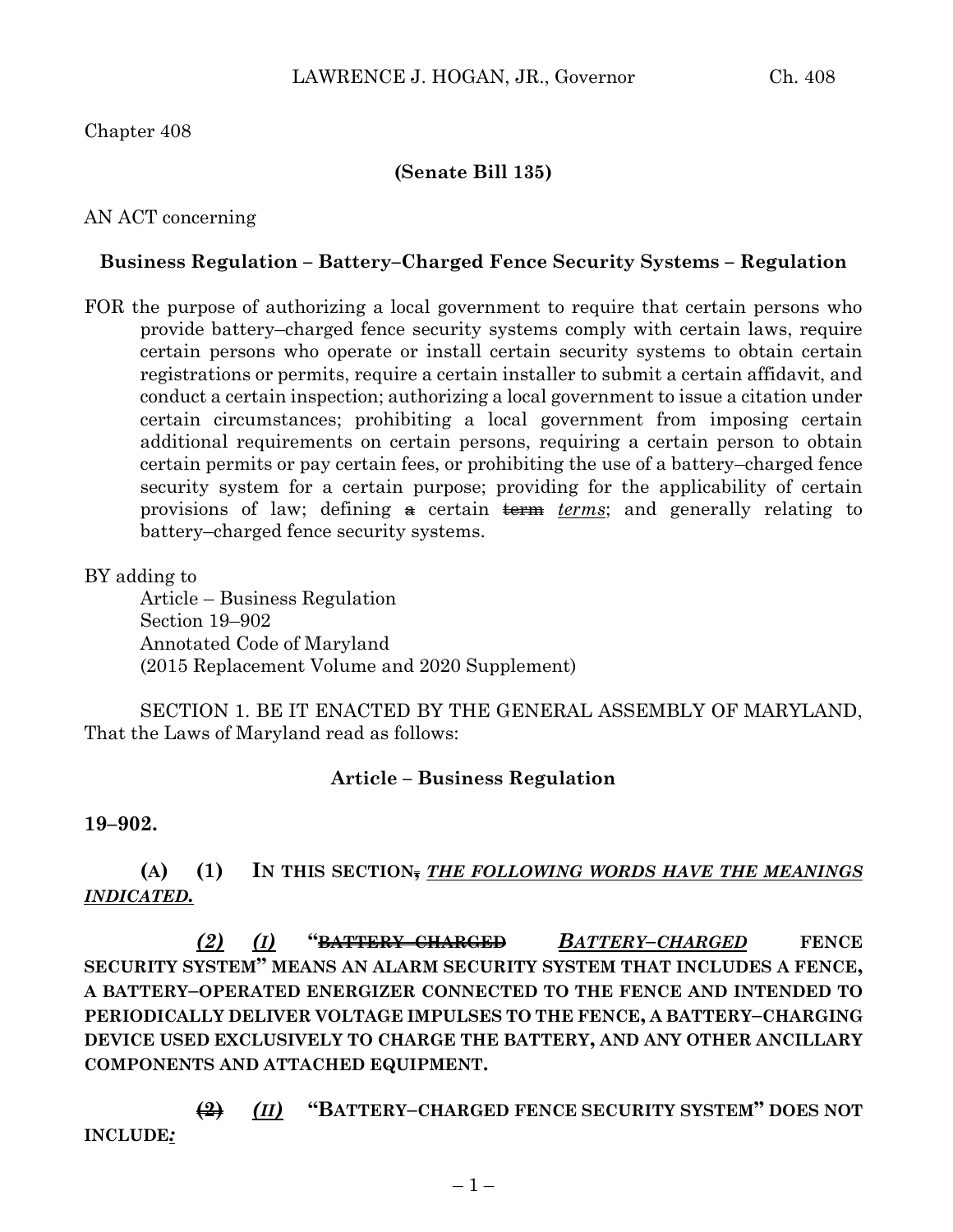## *1. DEER FENCING;*

#### *2. LIVESTOCK FENCING; OR*

*3.* **A WIRELESS SECURITY SYSTEM AS DEFINED IN § 19–901 OF THIS SUBTITLE.**

*(3) "DEER FENCING" MEANS FENCING THAT IS ENGINEERED TO EXCLUDE OR CONTAIN DEER OR ELK.*

**(B) THIS SECTION APPLIES ONLY TO A BATTERY–CHARGED FENCE SECURITY SYSTEM THAT:**

**(1) INTERFACES WITH A MONITORED ALARM DEVICE IN A MANNER THAT ENABLES THE ALARM SYSTEM TO TRANSMIT A SIGNAL INTENDED TO ALERT THE OWNER OF THE BATTERY–CHARGED FENCE SECURITY SYSTEM OR LAW ENFORCEMENT;**

**(2) HAS AN ENERGIZER THAT:**

**(I) IS POWERED BY A COMMERCIAL STORAGE BATTERY THAT PROVIDES NOT MORE THAN 12 VOLTS OF DIRECT CURRENT; AND**

**(II) MEETS THE STANDARDS SET FORTH IN THE INTERNATIONAL ELECTROTECHNICAL COMMISSION STANDARD 60335–2–76, CURRENT EDITION;**

**(3) IS LOCATED:**

**(I) BEHIND A NONELECTRIC PERIMETER FENCE OR WALL THAT IS AT LEAST 5 FEET TALL; AND**

**(II) ON PROPERTY THAT IS NOT ZONED AS RESIDENTIAL USE ONLY;**

**(4) IS NOT TALLER THAN 10 FEET OR 2 FEET TALLER THAN THE HEIGHT OF THE PERIMETER FENCE OR WALL, WHICHEVER IS TALLER; AND** 

**(5) IS MARKED WITH WARNING SIGNS POSTED CONSPICUOUSLY ON THE FENCE AT 30–FOOT INTERVALS THAT STATE: "WARNING – ELECTRIC FENCE".**

**(C) (1) A LOCAL GOVERNMENT MAY:**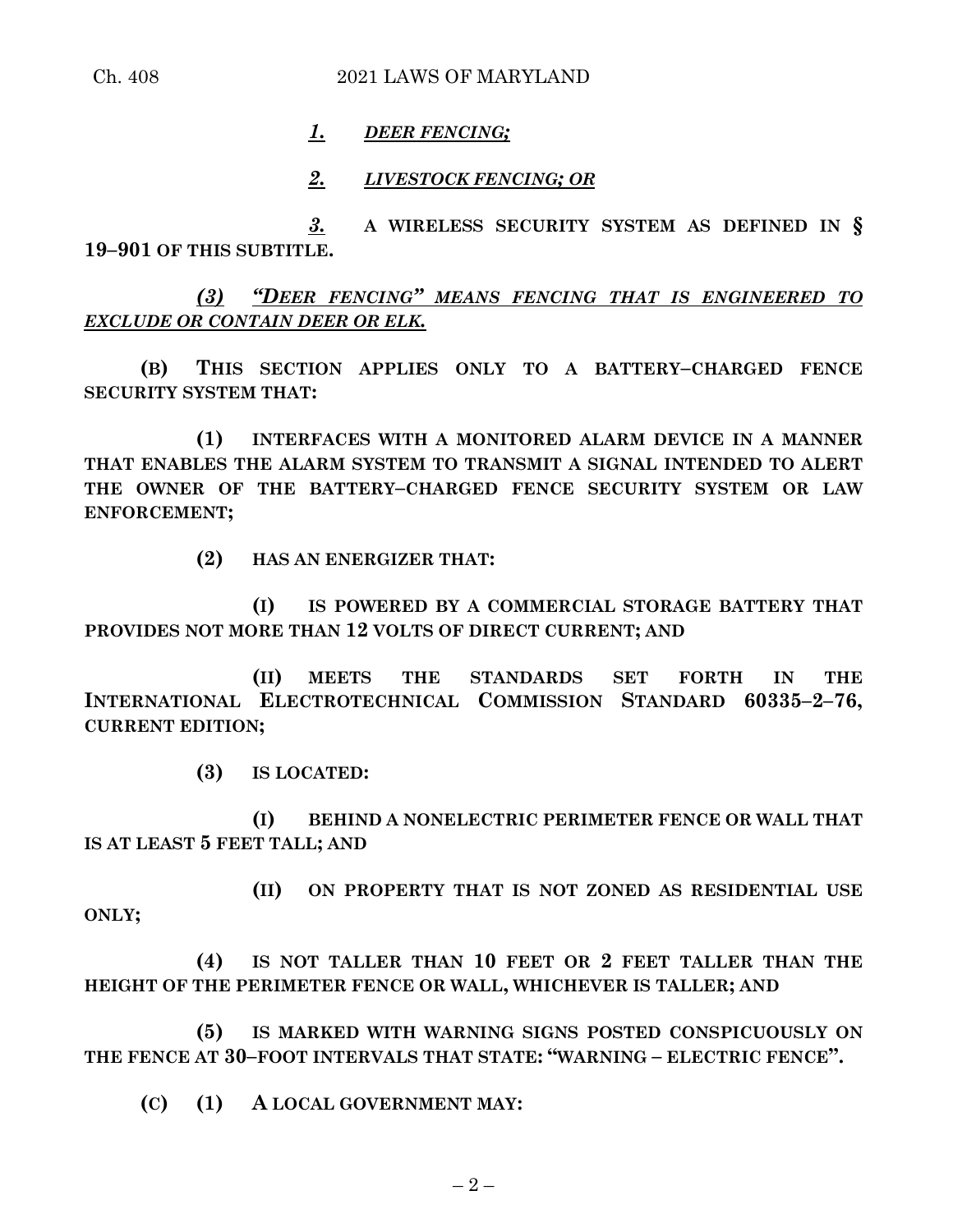**(I) REQUIRE A PERSON WHO PROVIDES A BATTERY–CHARGED FENCE SECURITY SYSTEM TO COMPLY WITH A LOCAL ALARM ORDINANCE OR OBTAIN AN ALARM BUSINESS REGISTRATION OR PERMIT;**

**(II) REQUIRE A PERSON WHO OPERATES OR CAUSES TO BE OPERATED A BATTERY–CHARGED FENCE SECURITY SYSTEM TO COMPLY WITH A LOCAL ALARM ORDINANCE OR OBTAIN AN ALARM SYSTEM REGISTRATION OR PERMIT;**

**(III) REQUIRE AN INSTALLER, ON COMPLETION OF A NEWLY INSTALLED BATTERY–CHARGED FENCE SECURITY SYSTEM, TO SUBMIT TO THE LOCAL GOVERNMENT AN AFFIDAVIT THAT INCLUDES:**

- **1. THE ADDRESS OF THE INSTALLATION;**
- **2. THE NAME OF THE INSTALLER;**
- **3. THE DATE OF THE INSTALLATION; AND**

**4. AN AFFIRMATION THAT THE CRITERIA IN SUBSECTION (B) OF THIS SECTION ARE SATISFIED; AND**

**(IV) INSPECT THE NEWLY–INSTALLED BATTERY–CHARGED FENCE SECURITY SYSTEM AFTER RECEIPT OF AN AFFIDAVIT UNDER ITEM (III) OF THIS PARAGRAPH, IF REQUIRED.**

**(2) IF, FOLLOWING AN INSPECTION CONDUCTED BY A LOCAL GOVERNMENT UNDER PARAGRAPH (1)(IV) OF THIS SUBSECTION, A BATTERY–CHARGED FENCE SECURITY SYSTEM FAILS TO COMPLY WITH THE CRITERIA REQUIRED UNDER SUBSECTION (B) OF THIS SECTION, A LOCAL GOVERNMENT MAY:**

- **(I) ISSUE A CITATION:**
	- **1. DESCRIBING THE SPECIFIC NONCOMPLIANCE; AND**

**2. REQUIRING THAT THE BATTERY–CHARGED FENCE SECURITY SYSTEM BE MADE COMPLIANT WITHIN A TIME PERIOD REQUIRED BY THE LOCAL GOVERNMENT; AND**

**(II) IMPOSE, IF A BATTERY–CHARGED FENCE SECURITY SYSTEM IS NOT MADE COMPLIANT, A FINE NOT EXCEEDING \$500.**

## **(3) A LOCAL GOVERNMENT MAY NOT:**